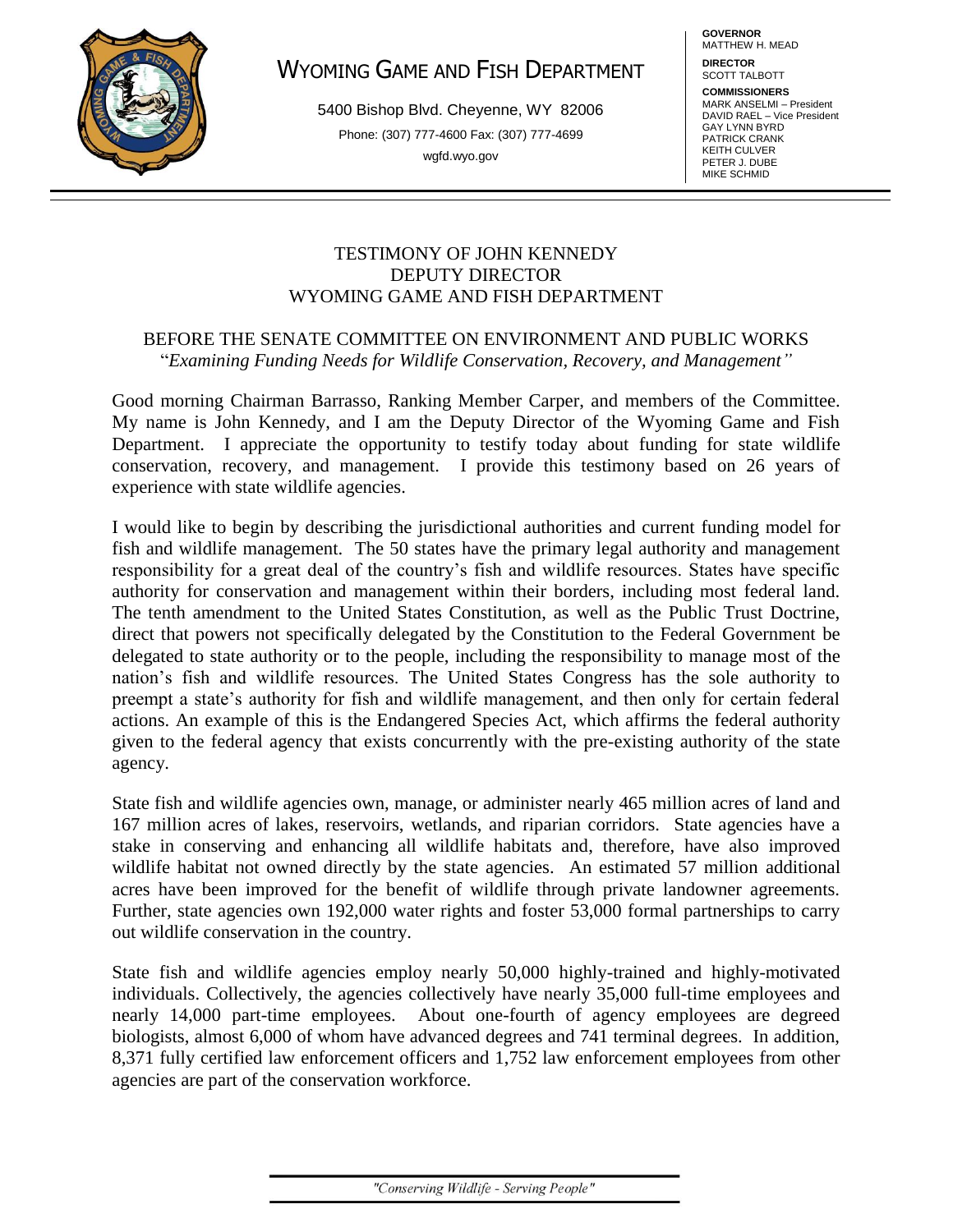To carry out the management charge granted by the Constitution, every state, territory, and the District of Columbia have an agency dedicated to manage wildlife resources within its borders. These agencies are predominantly governed by boards, commissions, or political appointees charged with policy decisions and agency oversight. In spite of limited funding, state agencies have garnered considerable expertise in response to the growing need to address at-risk and imperiled species and to carry out management and conservation responsibilities across the country.

The collective annual budget of state wildlife agencies is \$5.63 billion. An estimated 59% (about \$3.3 billion) comes from hunting and fishing-related activities. Since 1937, sportsmen have been the driving force for conservation funding in the country. On average, 60 to 90 percent of state fish and wildlife agency budgets are derived by sportsmen, in addition to countless hours of volunteer time and dollars to national, regional, and local conservation organizations. State conservation and management of game species and the habitats that support them is partially funded through excise taxes on hunting and fishing equipment collected under the federal authority of the Pittman-Robertson and Dingell-Johnson Acts (The Wildlife and Sport Fish Restoration Program), which have been a critical source of wildlife conservation funding in the United States for over 80 years. Additionally, sales of hunting and fishing licenses support conservation efforts at the state level.

# **THE NORTH AMERICAN MODEL OF WILDLIFE CONSERVATION**

In the late 1800s, the nation's wildlife resources were depleting due to unregulated hunting and habitat loss. In order to protect the resource, hunters and anglers advocated for regulations for hunting and measures to protect valuable habitat. These efforts led to the creation of the North American Model of Wildlife Conservation, which has two main areas of focus: 1) fish and wildlife belong to all citizens; and 2) wildlife management for perpetual sustainability. These focus areas encompass seven tenets of conservation: 1) the Public Trust Doctrine, tasking the government with holding wildlife in trust for all citizens; 2) Democratic Rule of Law, which provides the resource to be allocated for use by all citizens; 3) Opportunity For All, which dictates that all citizens in the United States and Canada should have equal opportunity to participate in activities such as hunting and fishing; 4) Commercial Use, which prohibits a commercial market for dead animal parts; 5) Legitimate Use, which dictates guidelines for appropriate use of the resource, such as killing for food, fur, self-defense, protection of property, and other legitimate reasons; 6) Science and Wildlife Policy, which dictates that science is used and credited as critical to comprehensive wildlife management; and 7) International Wildlife Migratory Resources, which recognizes that migratory wildlife and fish do not operate under state's boundaries; therefore, regulations on wildlife conservation must be realistic. The use of these principles dictates the successful management of our nation's fish and wildlife resources.

# **THE ECONOMIC IMPACT OF HUNTING, FISHING, AND OUTDOOR RECREATION**

The economic impact of hunting and fishing in the United States is significant. Hunters and anglers contribute in excess of \$200 billion to the economy each year. This equates to more than \$12 billion of state and local tax revenue, and nearly \$15 billion in federal tax revenue. The industry also supports in excess of 1.5 million jobs.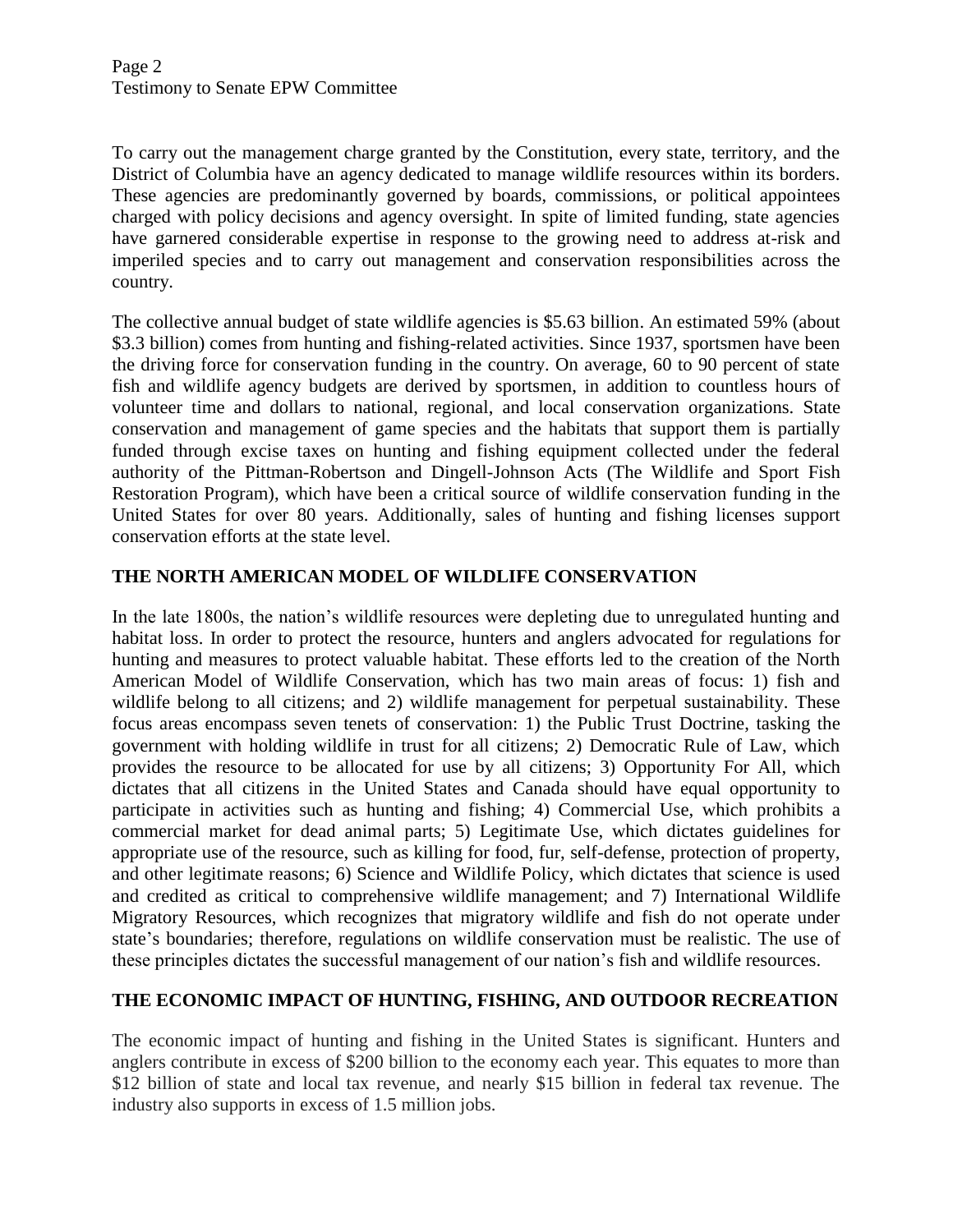Page 3 Testimony to Senate EPW Committee

In Wyoming, the outdoor recreation economy generates 50,000 jobs and \$5.6 billion in consumer spending. In 2016, hunters, anglers, and wildlife watchers spent an estimated \$788 million in the state. Wildlife-related activities account for 9,600 jobs in Wyoming.

# **FUNDING FOR WILDLIFE CONSERVATION, RECOVERY, AND MANAGEMENT**

### **The Wildlife and Sport Fish Restoration Program**

The Wildlife and Sport Fish Restoration Program addresses the challenges of managing wildlife resources with effective, strategic grant programs designed to benefit wildlife while enhancing recreational opportunities across the country. The Pittman-Robertson Act (PR), passed in 1937, and the Dingell-Johnson Act (DJ), passed in 1950, authorize grant programs that provide funding to the states for on-the-ground wildlife and fisheries conservation. The majority of PR funds are spent on the acquisition, development, and operation of wildlife management and public use areas. DJ funds support projects that manage and improve aquatic habitats and fisheries resources, protect coastal wetlands, and provide critical infrastructure for recreational boaters.

The Wildlife and Sport Fish Restoration Program also administers the State Wildlife Grant Program, which supports a strategic national conservation framework through individual State Wildlife Action Plans. These plans are comprehensive strategies designed to maintain the health and diversity of wildlife within a state, including preventing the need for listing additional wildlife species under the Endangered Species Act. State Wildlife Action Plans are required in order to receive funding through the State Wildlife Grant Program.

#### **Hunter and Recreational Shooter Recruitment and Retention**

The Hunter Education and Safety Program was created in 1970, when Congress amended the Pittman-Robertson Act to allow a portion of the funding to be used for hunter education and safety programs. In 2000, Congress approved the Enhanced Hunter Education program that directs additional resources to this effort.

The first Hunter Education courses, originally called hunter safety, were designed over 50 years ago with the main purpose of reducing hunting accidents. Every state now has Hunter Educations courses, with over 25 million graduates since the programs started. A decrease in hunting accidents of well over 50% displays the effectiveness of these programs. Hunting is statistically safer than almost all other forms of recreation. While the major purpose of Hunter Education programs is still the prevention of hunting and firearm related accidents, more and more emphasis has been placed on improving knowledge about the heritage of hunting. Both the first time and veteran hunter are encouraged to become involved in all matters related to hunting, wildlife, and the environment. Responsible, ethical behavior by hunters and personal involvement in the community are essential to the future of wildlife and the survival of hunting.

Hunter Recruitment, Retention and Reactivation (3RS) is an important issue for anyone concerned about wildlife management, conservation, and the future of our hunting heritage. Over 450 individual R3 (Recruitment, Retention and Reactivation) programs nation-wide have had limited regional success, but haven't sufficiently addressed the overall decline in hunter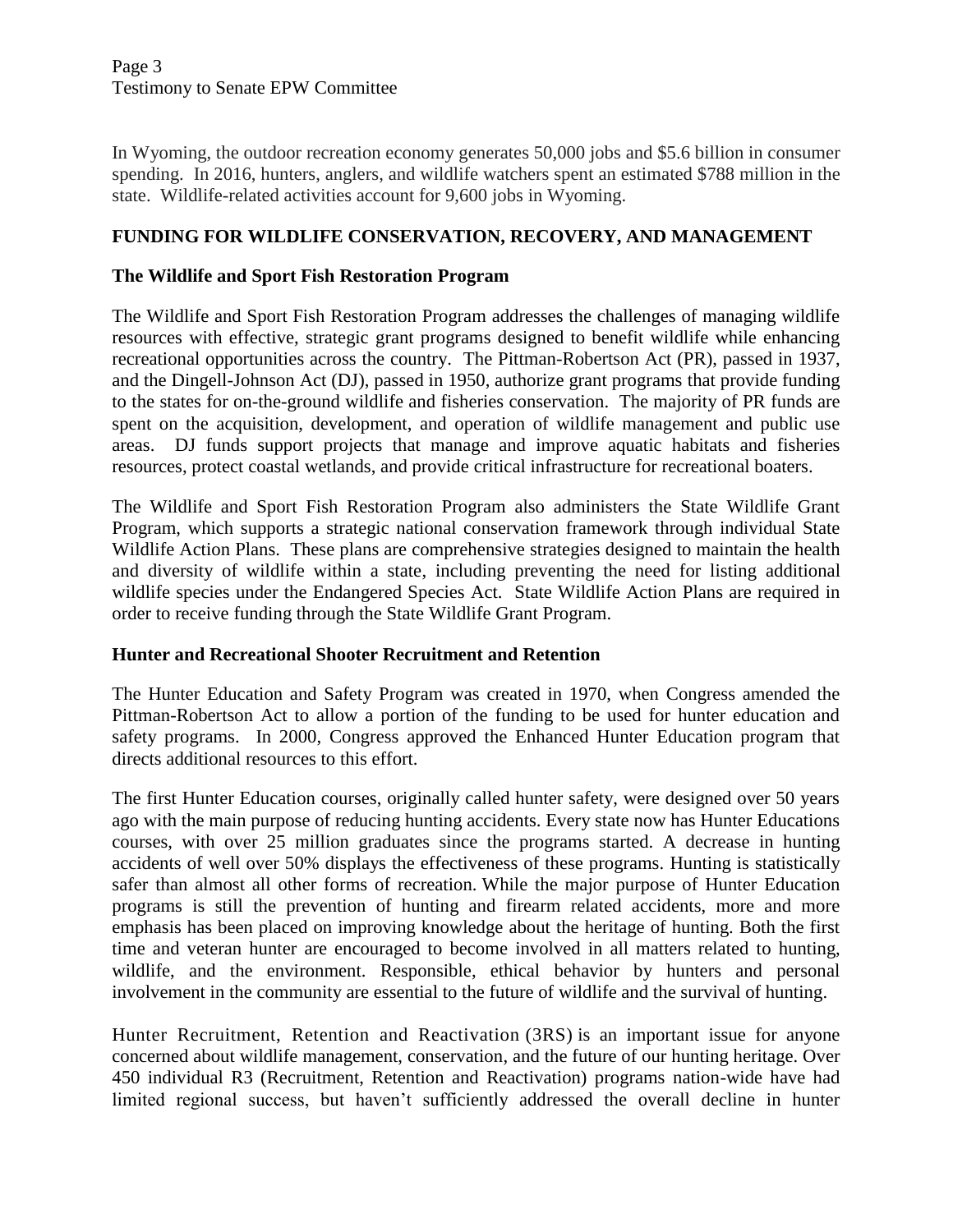numbers. Examples of programs include National Archery in the Schools (NASP), Scholastic Clay Target Program, and Becoming an Outdoors-Woman (BOW). Development and use of partnerships and strategic models must continue to be utilized to halt and reverse the declining trend in hunting participation.

# **Partners for Fish and Wildlife Program**

The Partners for Fish and Wildlife Act authorizes the Secretary of the Interior to provide technical and financial assistance to private landowners to restore, enhance, and manage private land to improve fish and wildlife habitats through the Partners for Fish and Wildlife Program (Program). Field biologists work one-on-one with private landowners and partners to plan, implement, and monitor wildlife conservation activities. Working together with more than 45,000 landowners and 3,000 conservation partners, the Program has successfully restored over 1,000,000 acres of wetland habitat, 3,000,000 acres of upland habitat, and 11,000 miles of streams.

# **The North American Wetlands Conservation Act**

The North American Wetlands Conservation Act (NAWCA) provides critical funding to support the North American Waterfowl Management Plan. Through its implementing bodies, the joint ventures, this source of funding has been instrumental in efforts to develop and implement effective voluntary and incentive-based wetland conservation programs. Nationwide, the NAWCA supports wetland habitat conservation which has proven to be vital for migratory birds and other wildlife. Also noteworthy, NAWCA-funded conservation and restoration projects directly support thousands of jobs; supporting landowners, contractors, biologists, engineers, manufacturers, and suppliers. In addition, wetland habitats create opportunities for recreational activities such as hunting, fishing, wildlife watching, and photography, which generate billions of dollars in the U.S. economy every year. Lastly, wetlands absorb water from floods and provide a variety of natural functions resulting in clean, plentiful water supplies.

# **The Land and Water Conservation Fund**

Congress established the Land and Water Conservation Fund (the Fund) in 1964 with the intent to protect and conserve land and water resources, as well as provide quality recreation opportunities across the country. The Fund is supported by offshore oil and gas drilling, through royalties in excess of \$900 million annually. Monies from the Fund support national parks, land around rivers and lakes, national forests, and national wildlife refuges. In addition, grants are matched on a state level for local parks and recreation projects. The Fund is one of the most important conservation and recreation programs in the country, responsible for conserving parks, wildlife refuges, and recreation areas at the federal, state and local levels. For 50 years, it has provided critical funding for land and water conservation projects, recreational construction, and activities and the continued historic preservation of our nation's iconic landmarks.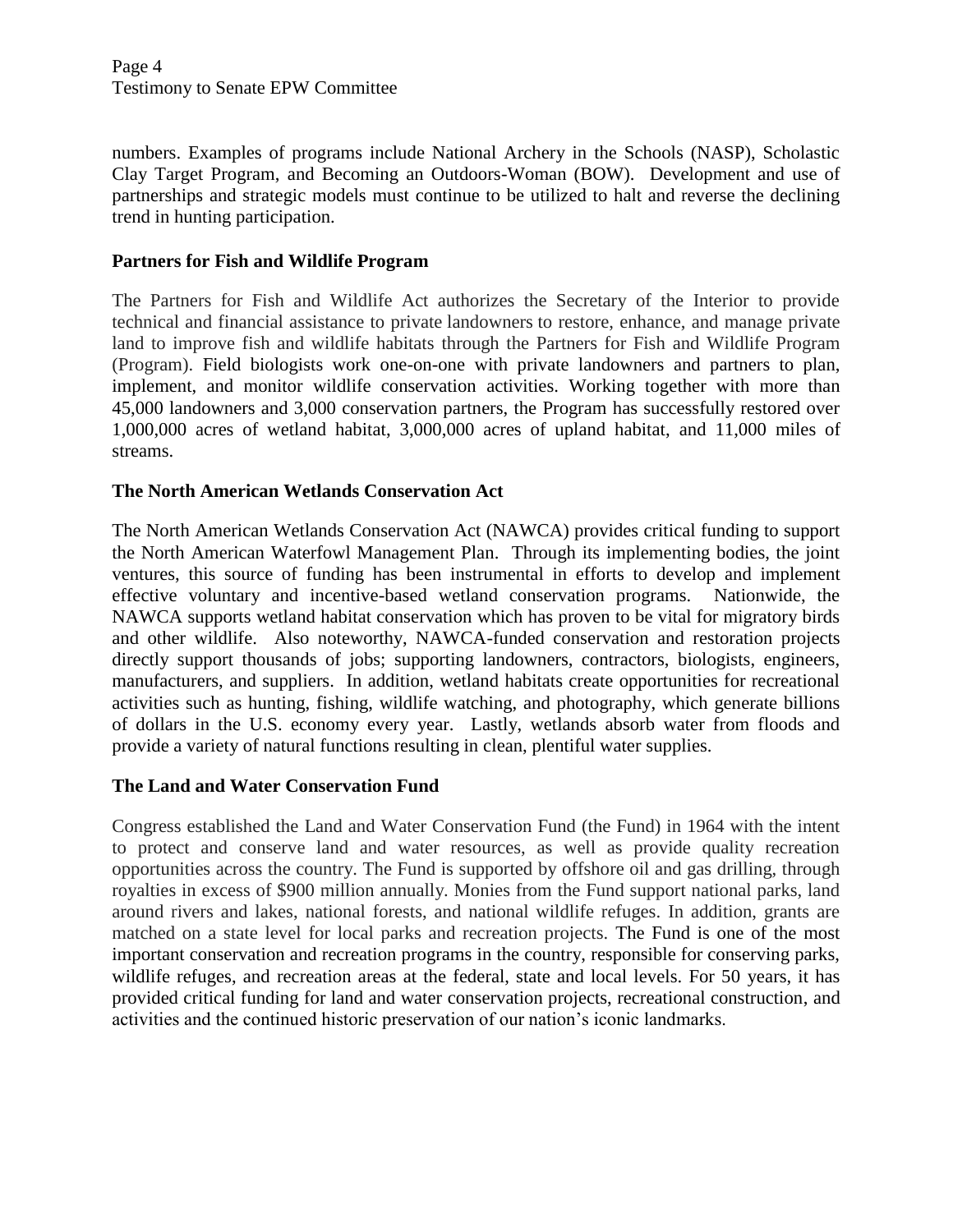# **The Endangered Species Act**

With the passage of the Endangered Species Act in 1973, the nation began a concerted effort to prevent species of all types from becoming extinct. However, despite the recovery of certain wildlife species, limited funding has hampered overall recovery efforts. Researchers estimate that total spending over the past 15 years has covered only about one-third of species recovery needs. Furthermore, the amounts spent on recovery of individual species vary a great deal. Just five percent of listed species receive more than 80 percent of recovery funding, while 80 percent of listed species receive just five percent of the funding.

While the ESA has contributed to the recovery and prevention from extinction for many species, it has become a major disincentive for many state-led efforts. Many re-listing decisions are made by judges and not based on science and whether or not a species has been recovered, but rather on technicalities in federal rule making. Until states are given some type of grace period to prove their capability to maintain recovery of delisted species without fear of an immediate relisting by a federal judge, the incentive for states to invest their limited funding in recovery efforts will likely decline. Citizen support for the ESA is declining and many are frustrated by a process that clearly needs overhauling.

# **THE NEED FOR ADDITIONAL FUNDING FOR WILDLIFE CONSERVATION**

North America's fish and wildlife conservation model and its conservation-based delivery system is unparalleled. The fundamental tenets of this model and associated contributions of state agencies, combined with the collective efforts of diverse partners that state agencies continue to maintain and develop, are foundational and have contributed significantly to its effectiveness. To continue their important contribution to conservation, state agencies will need to shore up the logistical and financial underpinnings of the wildlife conservation model. The state wildlife agencies need additional permanent and dedicated funding for wildlife conservation in North America.

# **Recovering America's Wildlife Act**

The need for new and broader funding is reflected in recent recommendations made by the Association of Fish and Wildlife Agencies' Blue Ribbon Panel on Sustaining America's Diverse Fish and Wildlife Resources. The first recommendation is to secure an additional \$1.3 billion for the Wildlife Conservation Restoration Program with existing revenue from the development of energy and mineral resources on federal lands. The second is to establish a forum that would examine the impact of societal changes on the relevance of fish and wildlife conservation and make recommendations on how to transform agencies to engage and serve broader constituencies. The first recommendation broadens participation in wildlife conservation funding. The second aims to attract a broader audience outside of our traditional customers.

Species management and recovery require dedicated funding to afford states the ability to craft and implement a multiyear species conservation plan with the capacity and expertise needed to assess the status of wildlife populations, determine causes of decline, ameliorate threats and risks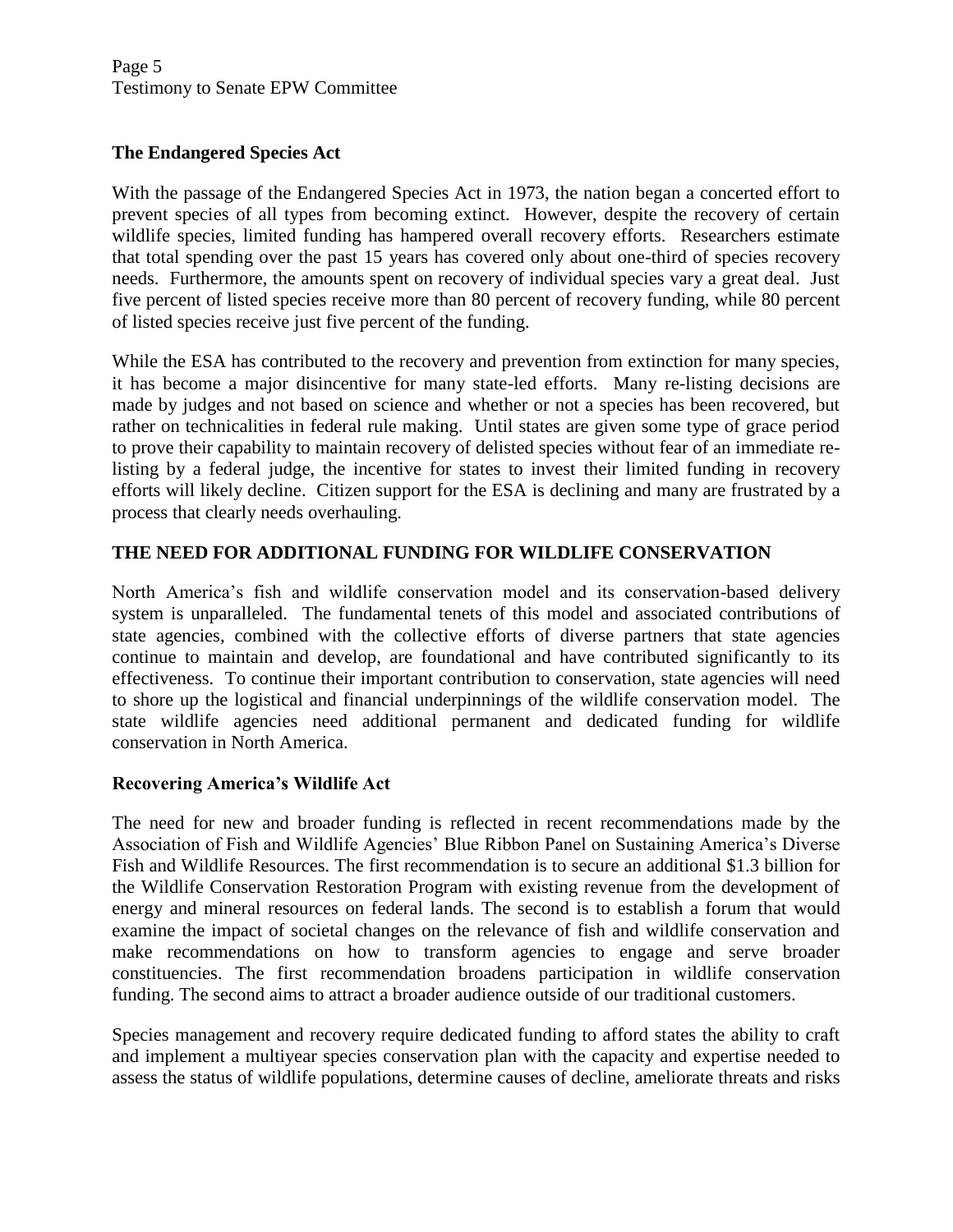affecting the species and its habitats, restore and enhance those habitats and populations, monitor responses to management actions, and adjust course as necessary to achieve success.

Recovering America's Wildlife Act represents a 21<sup>st</sup>-century funding model that will facilitate the states' abilities to address problems with wildlife species of greatest conservation need before federal listing is needed and expedite recovery efforts for those species already listed. States also could use these funds on wildlife conservation education and to manage, control, and prevent invasive species and nuisance species as well as other threats to state species of greatest conservation need. Clearly, this additional funding would allow state wildlife agencies to do the proactive, incentive-based wildlife conservation work of which we have a proven track record of success.

States could use these funds to effectively implement their State Wildlife Action Plans (focus on species of greatest conservation need). Each species that is precluded from listing under the Endangered Species Act will save millions of dollars incurred by the state and federal agencies that have to compile and evaluate data and federal notices for petitions, listing determinations, critical habitat designations, consultations, and permits. More funding will be available to create and implement conservation tools such as Safe Harbor Agreements and Habitat Conservation Plans. This funding will allow the states to deploy proactive, voluntary conservation actions that will preclude the need to list species under the ESA and, in the long-term, reduce federal expenditures under the ESA while increasing our ability to recover species before it is more biologically and ecologically difficult.

The Recovering America's Wildlife Act will establish a proactive funding model for the conservation of fish and wildlife across the country. This funding could be leveraged with state dollars and utilized by existing and new partnerships to maintain and enhance wildlife habitat on the ground. Clearly, this new funding model will facilitate the states' abilities to restore and recover federally listed threatened and endangered species while also preventing other species from being listed.

The Wyoming Game and Fish Department respectfully asks this Committee and other members of Congress to support permanent and dedicated funding for the Recovering America's Wildlife Act. States have a proven track record of recovering species with dedicated funding as evidenced by over 80 years of success through the Pittman-Robertson Wildlife Restoration Act and the Dingell-Johnson Sport Fish Restoration Act. We can build upon states' current efforts to conserve the full array of diverse fish and wildlife if afforded the opportunity.

# **Modernizing the Pittman-Robertson Fund for Tomorrow's Needs Act of 2017**

The Modernizing the Pittman-Robertson Fund for Tomorrow's Needs Act proposes to modernize and update the fund to meet the needs and expectations of hunters, anglers, and other conservationists. By updating the Pittman-Robertson Wildlife Restoration Act of 1937, which uses the proceeds of a federal excise tax on firearms, ammunition, and archery equipment to fund grants for wildlife conservation projects to state wildlife agencies, this legislation will ensure continued funding for wildlife conservation efforts that benefit all Americans.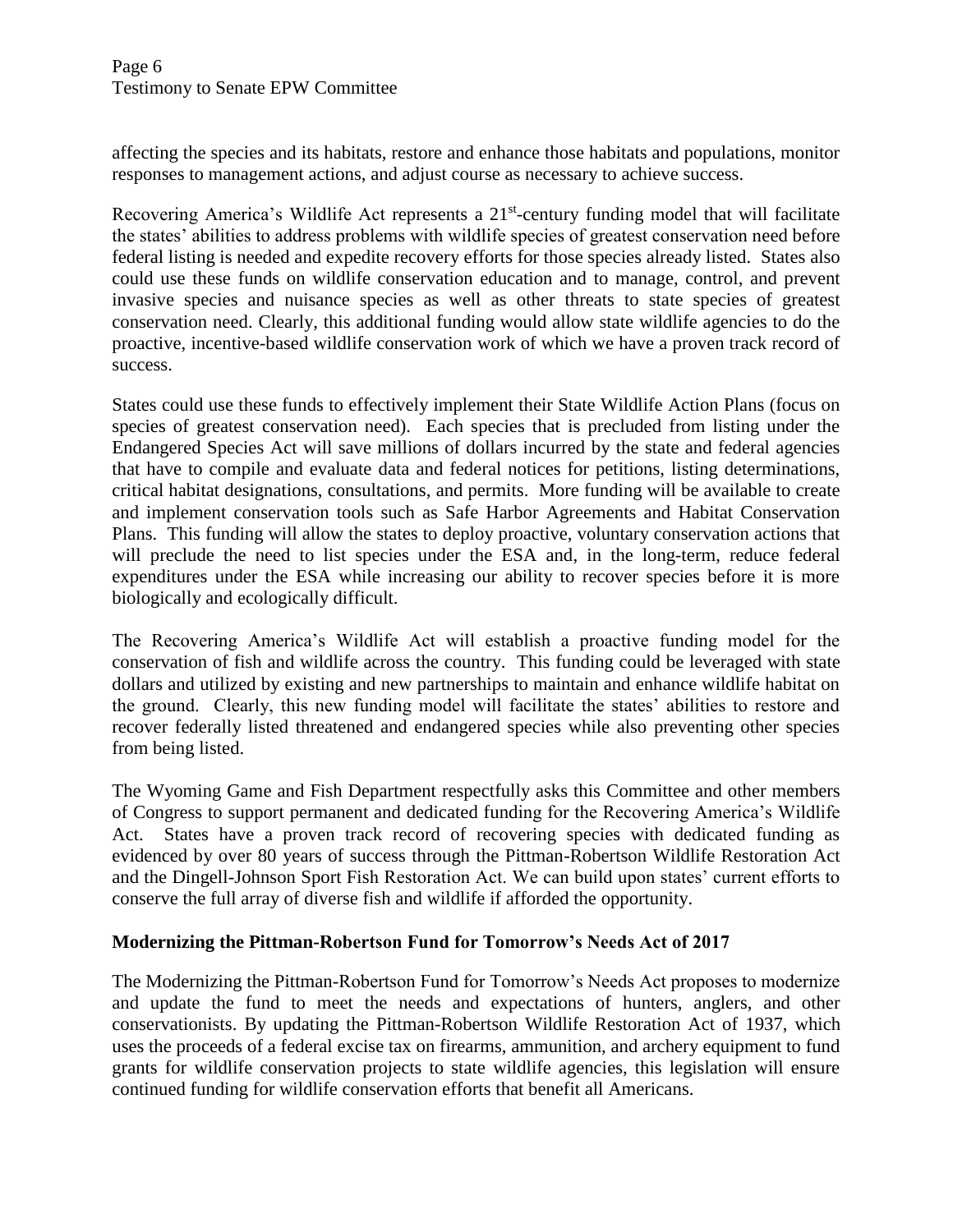The increasing urbanization and suburbanization of our nation's population has made it more difficult for the American public to participate in hunting and recreational target shooting. It is now more important than ever that we address the changing dynamic to meet the needs of the modern sportsperson. Without increasing taxes or existing user fees, this legislation will ensure user-pay funding of wildlife conservation for future generations. Specifically, the bill clarifies that a purpose of the fund is to extend assistance to the states for the promotion of hunting and recreational target shooting, and allows state expenditures to include spending for the outreach, communication, and promotion of hunting and recreational target shooting. To better communicate with today's sportsmen, the legislation would allow states to use modern communication methods to inform and educate hunters and recreational target shooters like state agencies currently do for fishing and boating. Our constituents expect us to use modern methods to communicate with them, but much is currently prohibited under current law and considered "public relations." Moreover, the ability to communicate with our resident and non-resident hunters is imperative to more proactively prevent and slow the spread of Chronic Wasting Disease (CWD) in Wyoming and across the nation. Many hunters still do not know about CWD, if it is present where they are hunting, precautions they should take if it is, how CWD is transmitted, or other important aspects of the disease. States must have the ability to communicate better with the hunting public and collectively do what we can to control CWD. Finally, the bill would expand the Multistate Conservation Grant Program to include \$5 million in recreational target shooter recruitment grants that promote state implementation of a national hunting and shooting sports recruitment program.

# **Reauthorization Funding for the Endangered Species Act**

The Wyoming Game and Fish Department supports the ESA but believes it should be modernized to meet today's wildlife conservation challenges. For specific recommendations for modernizing the ESA, the Association of Fish and Wildlife Agencies' *General Principles for Improving Implementation of the Endangered Species Act*, which was approved by all state wildlife agency directors, is included as an attachment to this testimony.

State agencies are proud of their successes with recovering listed species and restoring declining species to sustainable populations so the provisions of the ESA are not necessary. For most state wildlife agencies, it has been a challenge building capacity, funding, and staffing to do this important conservation work. Insufficient funding to federal agencies for recovering a listed species often thrusts an unfunded fiscal burden on state agencies to manage the federal regulatory requirements of a federally-listed species.

The discussion draft of the Endangered Species Act Amendments of 2018 emphasizes elevating the role of states and increasing transparency in the implementation of the ESA. It also prioritizes resources to better meet its conservation goals and provides regulatory certainty to promote conservation and recovery activities. The discussion draft reauthorizes the ESA for the first time since its funding authorization expired in 1992. In terms of addressing ESA funding, the discussion draft requires the U.S. Fish and Wildlife Service to submit annually to Congress a budget for implementation of the work plan, which provides transparency for the financial resources needed to implement it.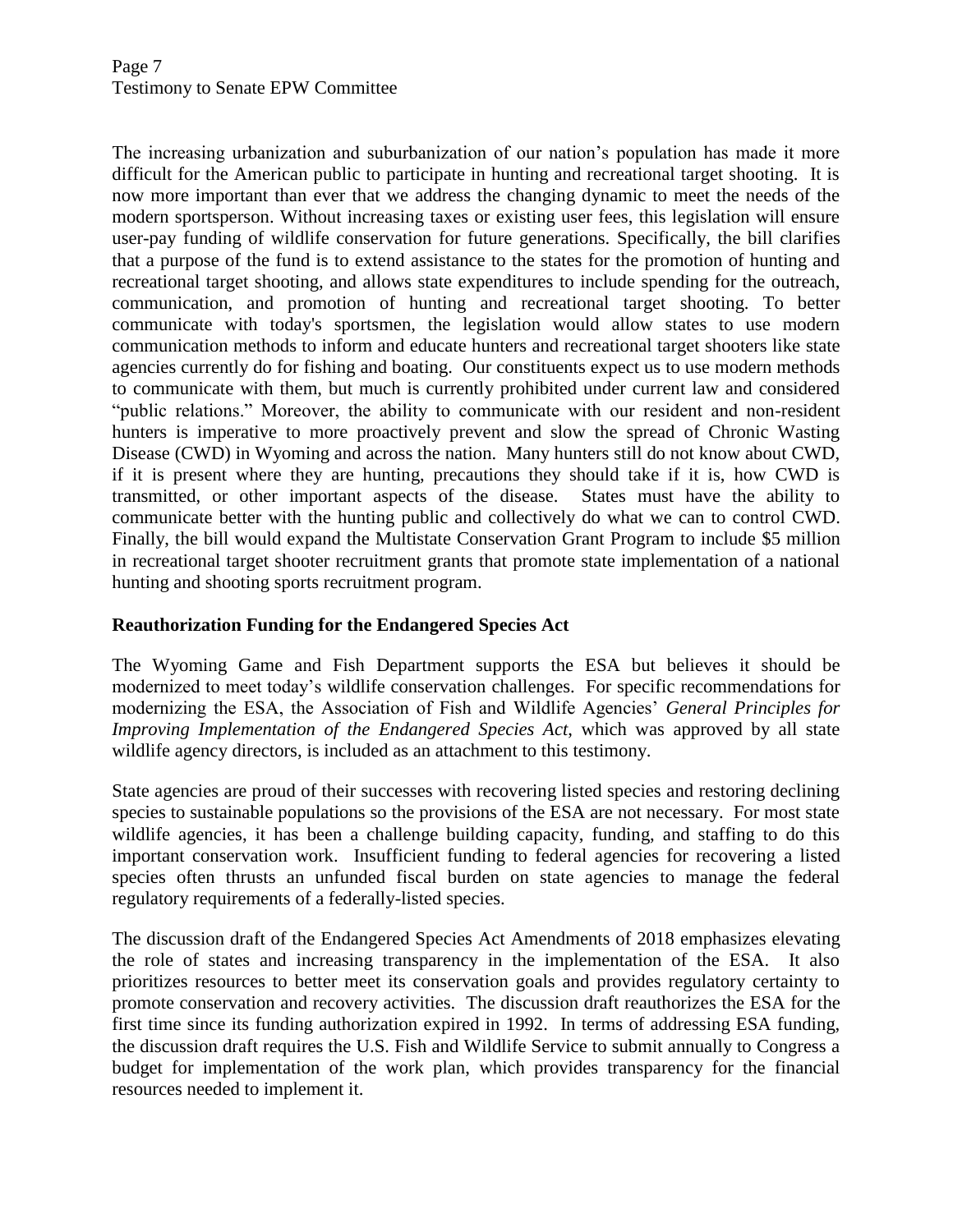More financial resources will be needed by the state and federal agencies to successfully implement the proposed changes in The Endangered Species Act Amendments of 2018 discussion draft.

#### **Reauthorization of the Partners for Fish and Wildlife Program**

The state wildlife agencies continue to support reauthorization of the Partners for Fish and Wildlife Program as proposed in the Wildlife Innovation and Longevity Driver (WILD) Act, which passed this Committee and passed the Senate by unanimous consent. This highly successful program is an integral part of our collaborative fish and wildlife conservation efforts with the U.S. Fish and Wildlife Service, and has been one of the cornerstone programs for recovering black-footed ferrets. The program is well-received by private landowners and agricultural producers, is solution-oriented, doesn't remove lands from the county's tax rolls, and cooperatively enhances fish and wildlife habitats for many declining, at-risk, and listed species.

### **Fish & Wildlife Coordination Amendment in WILD Act**

Wyoming thanks the Committee for its efforts to improve state and federal coordination under the Fish and Wildlife Coordination Act. As I testified before, Aquatic Invasive Species (AIS) are a serious problem for all of us and we need to work together to reduce and eliminate any new introductions of AIS and better control and manage those currently within the United States. We welcome the amendment proposed in the WILD Act and look forward to working with this Committee next year to further explore additional ways to improve state-federal coordination under this Act.

# **Hunting Heritage and Environmental Legacy Preservation for Wildlife Act**

The state wildlife agencies support reauthorization of the North American Wetlands Conservation Act as proposed in the Hunting Heritage and Environmental Legacy Preservation (HELP) for Wildlife Act. This is another highly collaborative program that leverages state, federal, private, and nonprofit funds to restore, enhance, and manage wetland habitat for migratory birds and other wildlife. These are the same wetlands we all depend on for clean water, flood attenuation, aquifer recharge, and healthy environments. Further, for each federal dollar, one partner dollar must be matched, but every federal NAWCA dollar is usually tripled by partners at the state and local levels making this a highly efficient program.

#### **National Fish Habitat Conservation Through Partnerships Act**

Wyoming supports the National Fish Habitat Conservation Through Partnerships Act and greatly appreciates and benefits from the great collaborative fish habitat work that occurs in Wyoming through the Western Native Trout Joint Venture and the 19 other fish habitat partnerships nationwide. Through partnerships of state agency staff, conservation organizations, and local communities, the program strategically leverages resources and capacities to address fish and fish habitat conservation needs through collaborative restoration, conservation, and habitat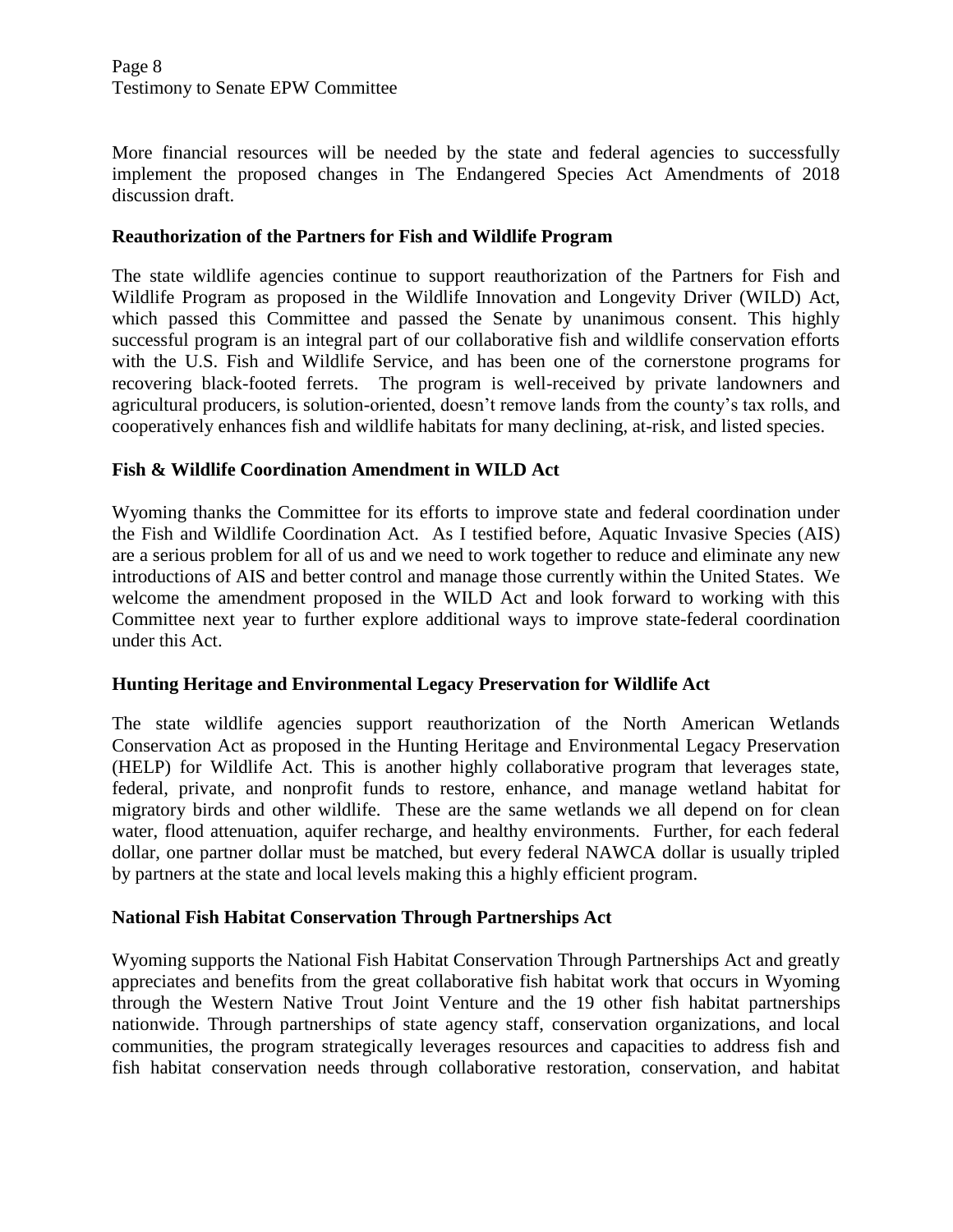enhancement efforts. The Wyoming Game and Fish Department appreciates the Committee's work on this important piece of legislation and we look forward to its enactment.

### **Summary – Funding Needs for Wildlife Conservation, Recovery, and Management**

New and dedicated funding is needed for state wildlife conservation, recovery, and management. Fish and wildlife conservation began more than a century ago when hunters, anglers, and other conservationists came together to restore decimated game populations, but it has grown to encompass way more than that. The new and dedicated funding opportunities addressed in this testimony, such as the Recovering America's Wildlife Act, are critical to supplement the revenue brought in by hunting and fishing to give states the resources they need to conserve, recover and manage America's fish and wildlife.

Thank you for the opportunity to provide this testimony and to share the state wildlife agencies' perspectives and work to conserve, recover, and manage wildlife.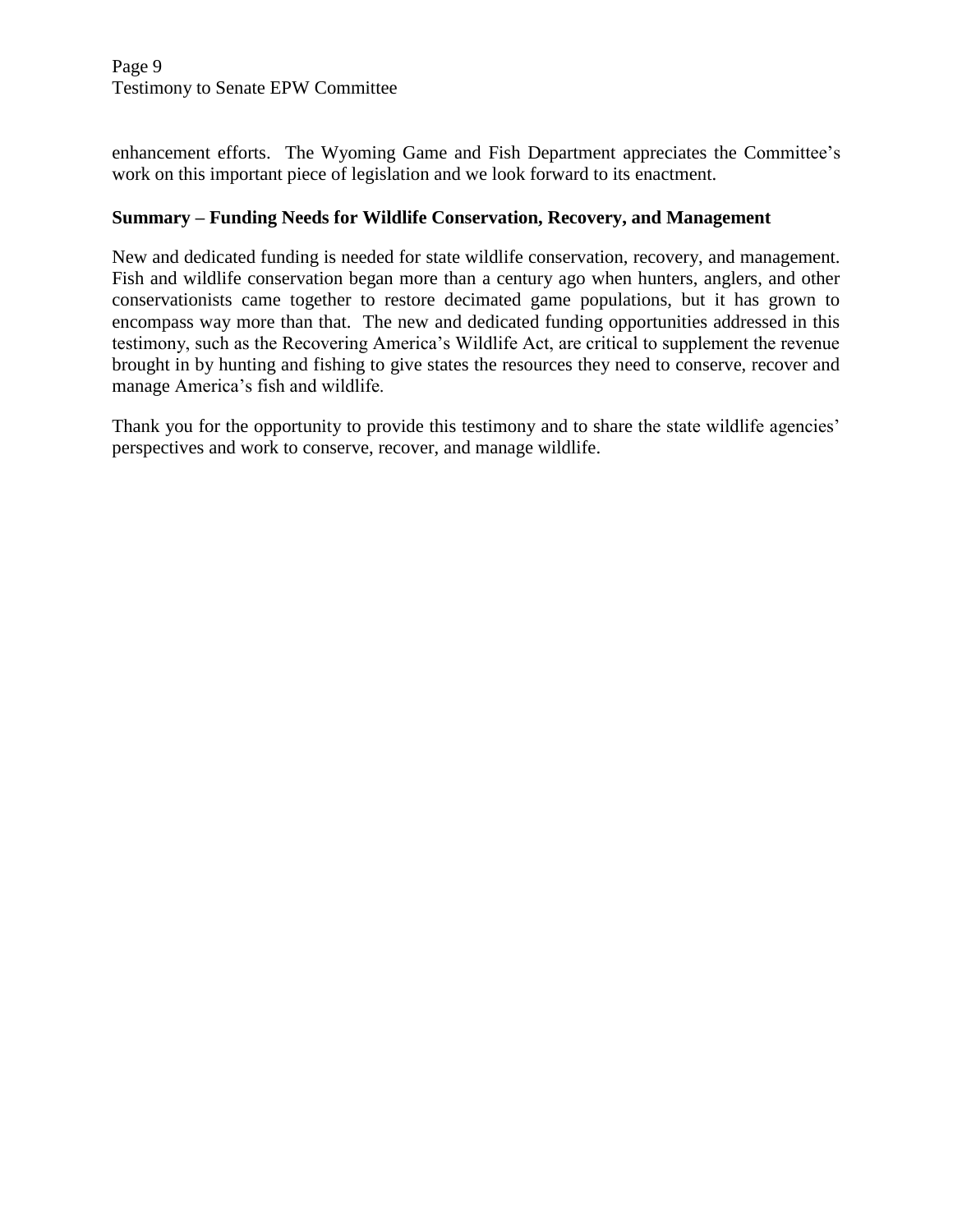

# General Principles for Improving Implementation of the Endangered Species Act

# **Adopted March 18, 2016**

Objective Statement: Improve Endangered Species Act implementation to ensure its future by making it a more effective conservation program for fish and wildlife, and more acceptable to private landowners. This improved implementation would be directed and managed by state and federal fish, wildlife, and natural resource professionals.

#### **Principles for Improvement:**

1: Enables more effective and consistent conservation and protection of species.

2: Ensures fish, wildlife and natural resource professionals make Endangered Species Act decisions.

3: Facilitates the opportunity for robust utilization of state fish and wildlife agency concurrent jurisdictional authorities in Endangered Species Act implementation as Congress originally intended.

4: Focuses on management actions that will recover species to the point that provisions of the Endangered Species Act are no longer necessary, and the species can be delisted or down-listed.

5: The approach is apolitical and politically viable because it has bipartisan support.

6: Better incentivizes private landowner participation in application of the Endangered Species Act.

#### **Recommendations for Improvement:**

**I. Implement Preventive and Restorative Management:** improve cooperation between state and federal agencies to preclude the need to list species by addressing species life needs and habitat requirements, more fully recognize and integrate state-led conservation efforts, and improve processes and guidelines for listing decisions. Secure funding sources for these actions.

**II. Elevate the Role of State Fish and Wildlife Agencies:** increase opportunities for state fish an wildlife agencies to take a more formal and active role and fully participate in Endangered Specie Act implementation actions as intended by Congress under Section 6 Cooperative Agreements.

**III. Improve the Listing Process:** make the best decision within a more realistic timeframe; prioritize species considered for listing; and insure all state fish and wildlife data are utilized and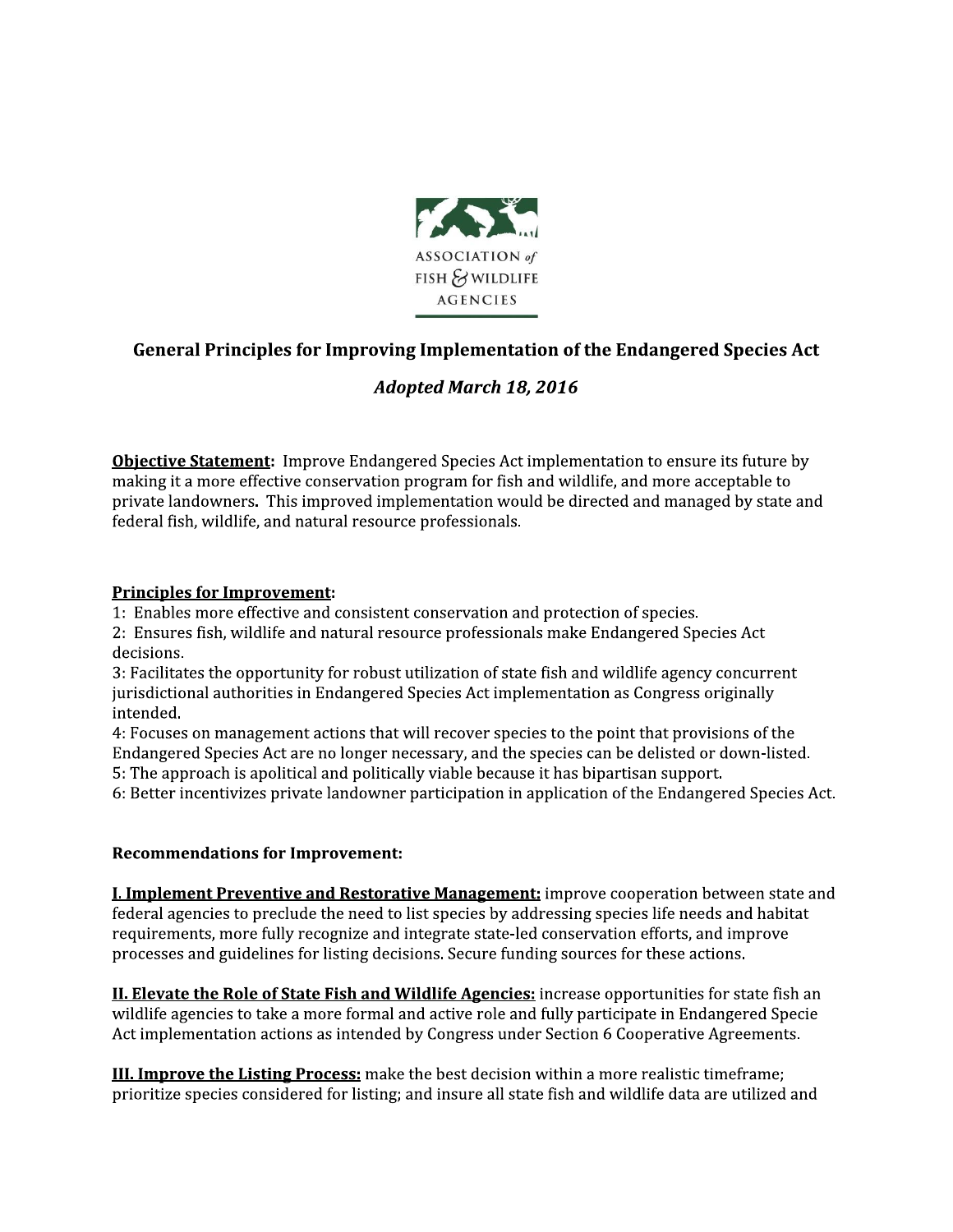fully considered in the listing determination whether such data are published or not; and include state agency expertise in the process of interpreting these data and drawing conclusions.

IV. Require the Development of Science-Based Recovery Plans for Listed Species Directed by Recovery Teams: enhance States' role including the opportunity to lead recovery planning and implementation, expedite recovery by supporting state level initiatives and partnerships; and increase flexibility and feasibility for recovery plan applicability.

### V. Relocate Critical Habitat Designation to Recovery Plan Development and Create More

Flexibility: create more flexibility for the Secretary to exercise discretion to designate or not designate critical habitat, better define the scope, scale and basis for critical habitat designations and include clear guidance on when such designations are needed or required.

VI. Revise Down-listing and De-Listing Processes: increase reliance on and give great weight to recovery plan population and habitat objectives to inform the initiation of the delisting or downlisting process and create more ecological and geographic flexibility for downlisting and delisting valid listable entities, regardless of how they were originally listed; expedite down-listing and delisting processes to realize conservation successes and reduce unnecessary regulatory burdens.

VII. Restore the Distinction between Threatened and Endangered Species Categories: return to Congressional intent providing greater flexibility to manage these listed species differently; afford state fish and wildlife agencies the opportunity to manage threatened species as Congress intended; and allow take as a possible means of "conservation" in the Act.

VIII. Fully Utilize State Conservation Agreements, Candidate Conservation Agreements. **Candidate Conservation Agreements with Assurances, Safe Harbor Agreements and Habitat Conservation Plans:** provide consistency and guidance on utility.

IX. Provide Certainty and Incentives for Private Landowners: enhance clarity and increase conservation incentive options available; expedite the process for concluding these conservation agreements to enhance certainty to private landowners.

X. Enhance Endangered Species Act Funding: sufficient funding should facilitate successful conservation outcomes, species recovery, and delisting; enhance funding to states and federal agencies for all aspects of Endangered Species Act implementation.

XI. Improve Implementation of 10(j) Experimental Populations to Enhance Species Recovery: provide guidance on when the use of 10(j) experimental populations are appropriate and standardize post delisting monitoring plans.

XII. Science and actual conservation work to recover species should drive Endangered Species Act decision making: devolve the role of litigation and more fully realize Congressional intent for Endangered Species Act implementation.

**XIII. Establish more Consistent Implementation Procedures and Processes:** improve consistency and timeliness of administrative processes and actions implemented under the Act.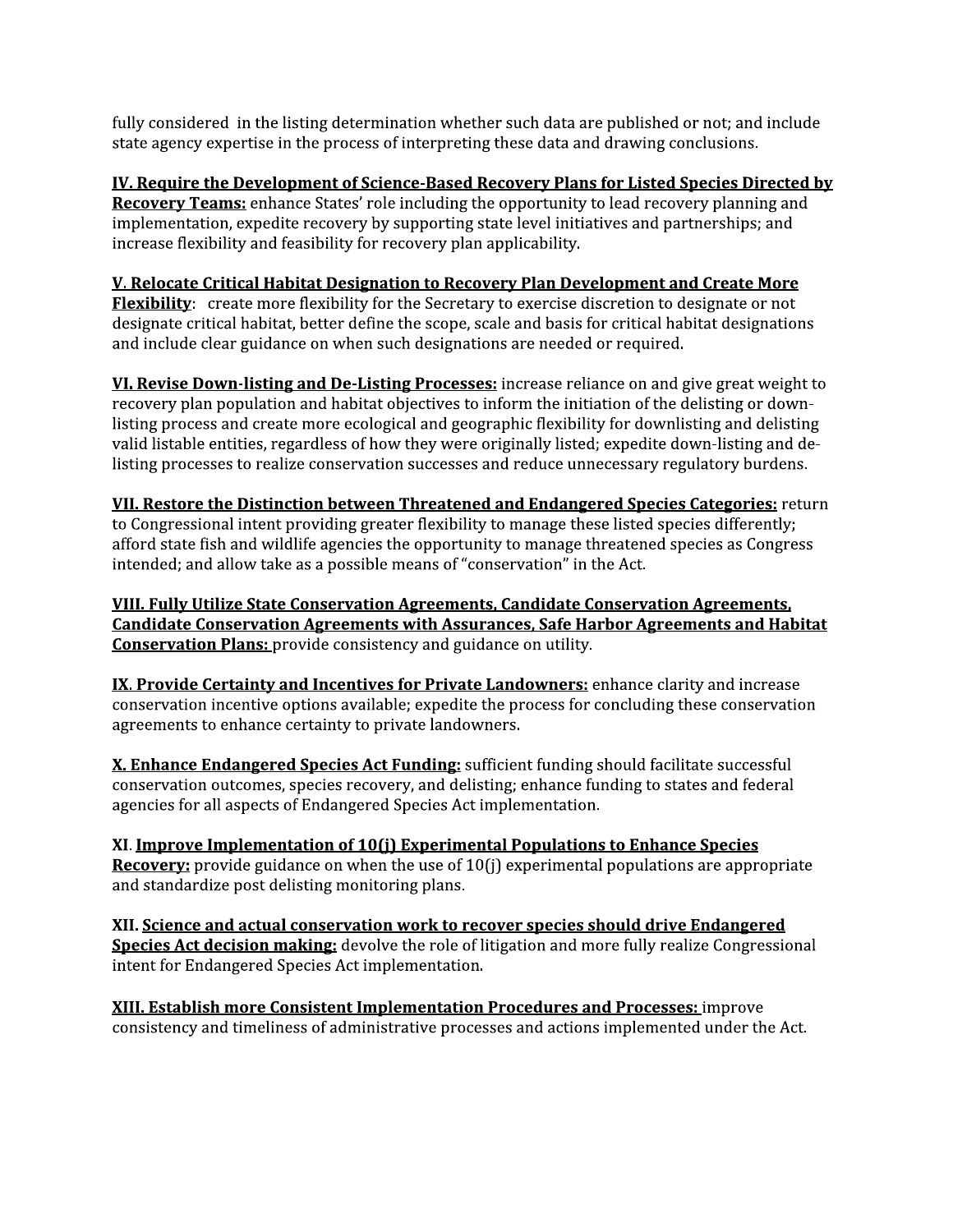# Legislative History of the 1973 ESA Bill On Passage: Excerpts

# Senate Consideration and Passage of S.1983, With Amendments, from the Congressional Record, July 24, 1973, pages 342-425

Sen. John Tunney (CA):

"On the other hand, it was well established in the hearing record that most of the States possess much greater wildlife management resources than does the Federal government. Clearly any effort on the part of the Federal government to encourage the restoration of threatened or endangered species would fail without the assistance of the state agencies. This bill is designed to permit and encourage state endangered species programs that are in concert with the purposes of this Act."

"Subject to the provisions of this Act which provide maximum protection for species on the brink of extinction, States with active endangered species programs are given full discretion to manage threatened species which reside in their boundaries."

### Sen. Ted Stevens (AK):

"Sections 6 and 16 provide for cooperation with the states. They provide the major backbone of the Act. Presently the states have an extensive network of endangered species legislation. Unfortunately, not all states have as yet implemented such programs. This bill will assist those states not yet involved to implement such programs and will, if the states do not, provide for Federal preemption."

"As Dr. Ralph Mac Mullen, president of the International Association of Game, Fish, and Conservation Commissioners observed, state wildlife agencies employ over 5800 law enforcement officers across the Nation. Formal Endangered Species programs are being implemented in over 30 states."

"Dr. Mac Mullen further observed that if the Federal government were to take away the right of the states to manage these species and to preempt the states, State Legislatures would not be willing to appropriate the necessary funds to protect endangered species."

House Committee Report 93-412 (to accompany HR 37)

"The principal areas of discussion during the hearings and markup of legislation centered on the proper role of the state and Federal governments with regard to endangered species programs..."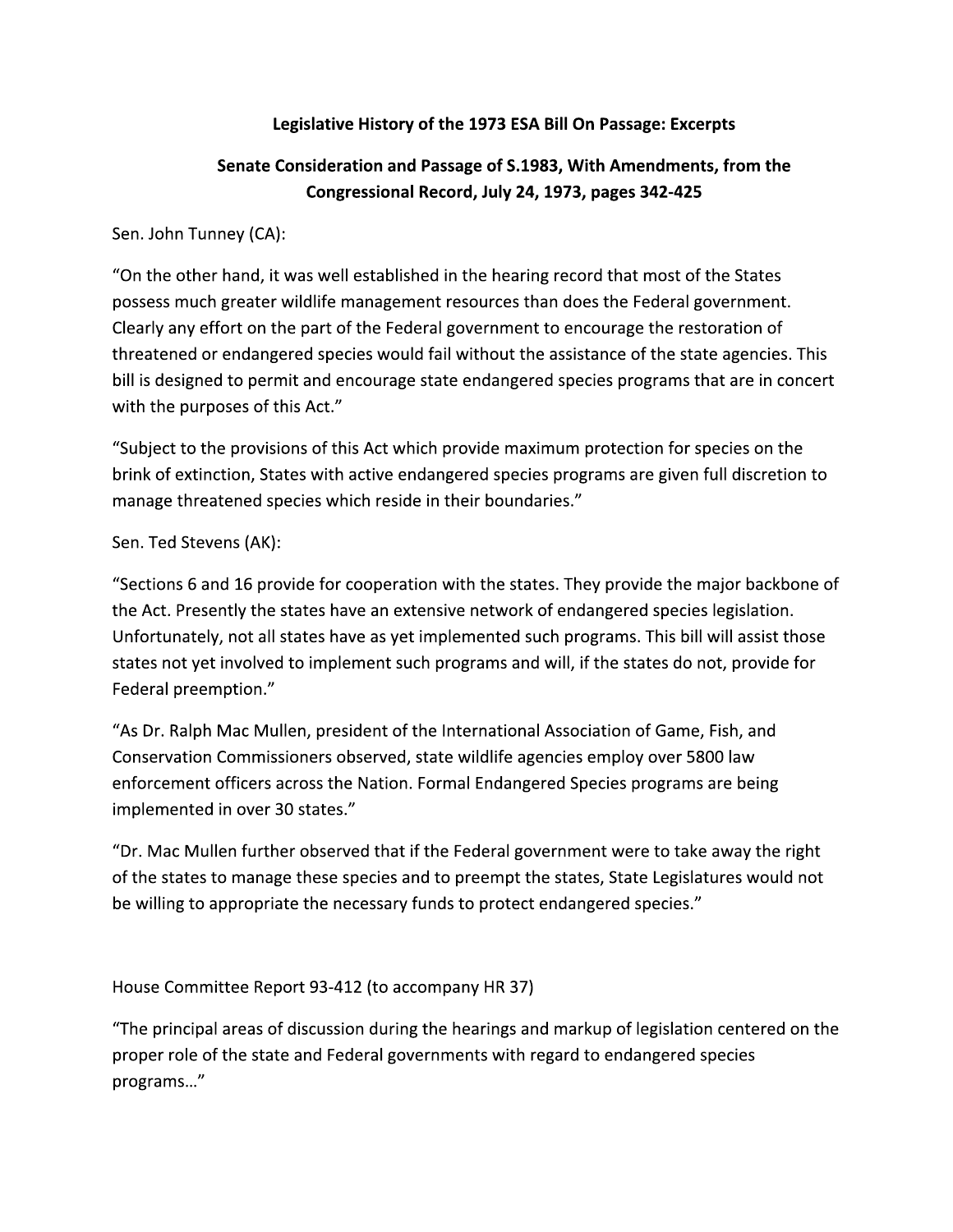"Any bill which is designed to deal with the complicated issues involved in the protection of endangered species must do so in light of least two competing considerations: first, protection of endangered species is not a matter that can be handled in the absence of coherent national and international policies... Second however, the States are far better equipped to handle the problems of day to day management and enforcement of laws and regulations than is the Federal government..."

"Regulatory jurisdiction is given to the Federal government under this legislation and if a cooperative agreement is successfully negotiated and signed, to the states as well."

"Where a cooperative agreement has been put in effect the bill allows concurrent jurisdiction over the species affected in both the state and federal judicial system."

"In all other respects ... [than adherence to actions specifically permitted or prohibited by the Federal agencies]... the state law is not preempted but is merely subject to the "floor" of regulations under the Act."

House Consideration and Passage of HR 37 with Amendments:

Cong. James Grover (NY):

"Second, we have adequately protected legitimate state interests, power, and authorities by providing for concurrent Federal/State jurisdiction..."

"It is imperative to realize, as the Committee did, that the greater bulk of the enforcement capabilities concerning endangered species lie in the hands of the state fish and game agencies and not the Federal government. It is on a state level that habitat areas will be located, and it is on a state level where this new Federal law will be implemented, subject to overall Federal criteria and guidelines."

House Conference Report 93-740 (to accompany s. 1983 as reported by the House-Senate Conference Committee)

"As finally approved, the Act will have the effect of giving the states fundamental roles with respect to resident species for a given period of time... The conferees hope that this device will impel the states to develop strong programs to avoid the alternative of federal preemption."

"It should be noted that the successful development of an endangered species program will ultimately depend on a good working arrangement between the federal agencies, which have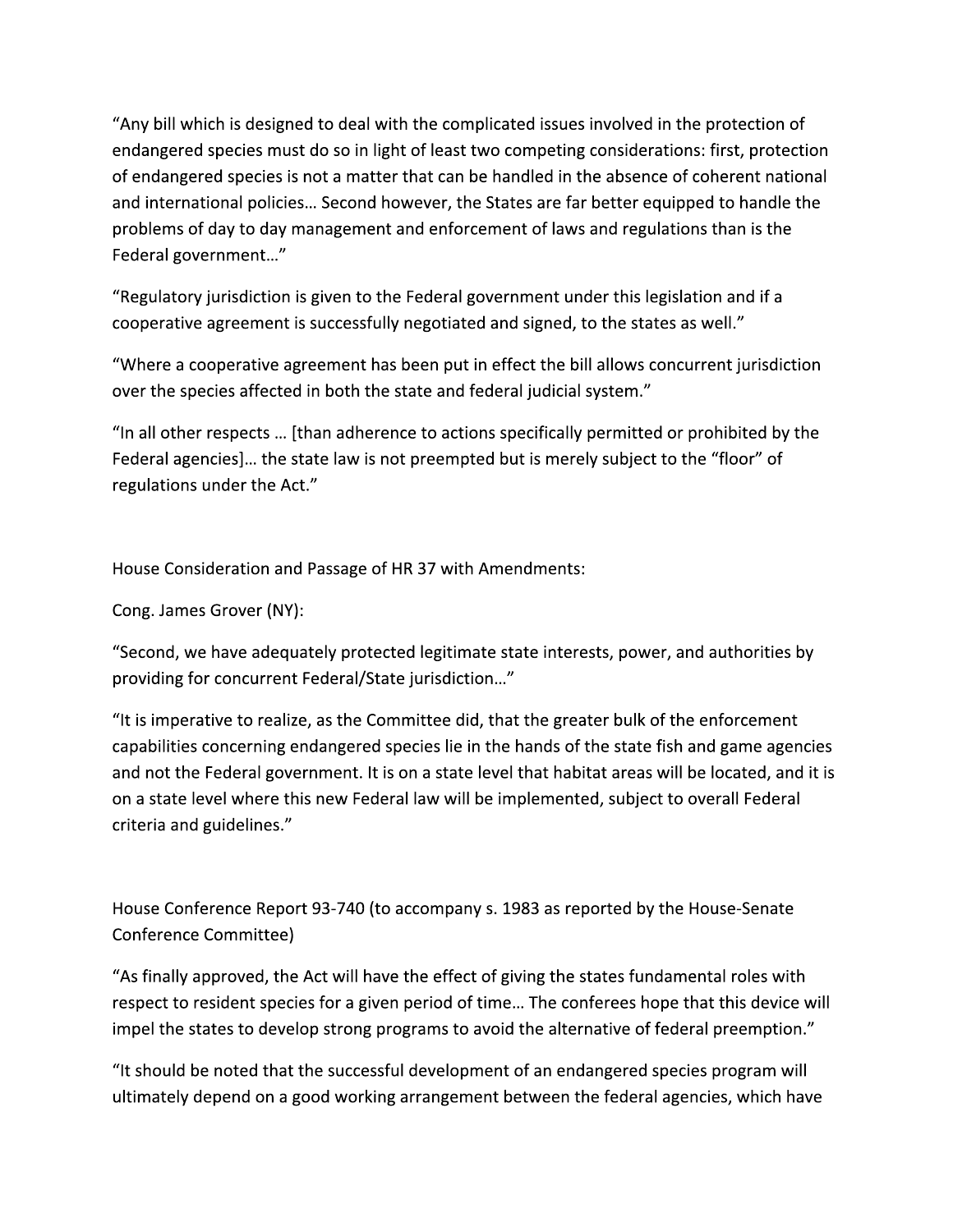broad policy perspectives and authority, and the state agencies, which have the physical facilities and personnel to see that state and federal endangered species policies are properly executed."